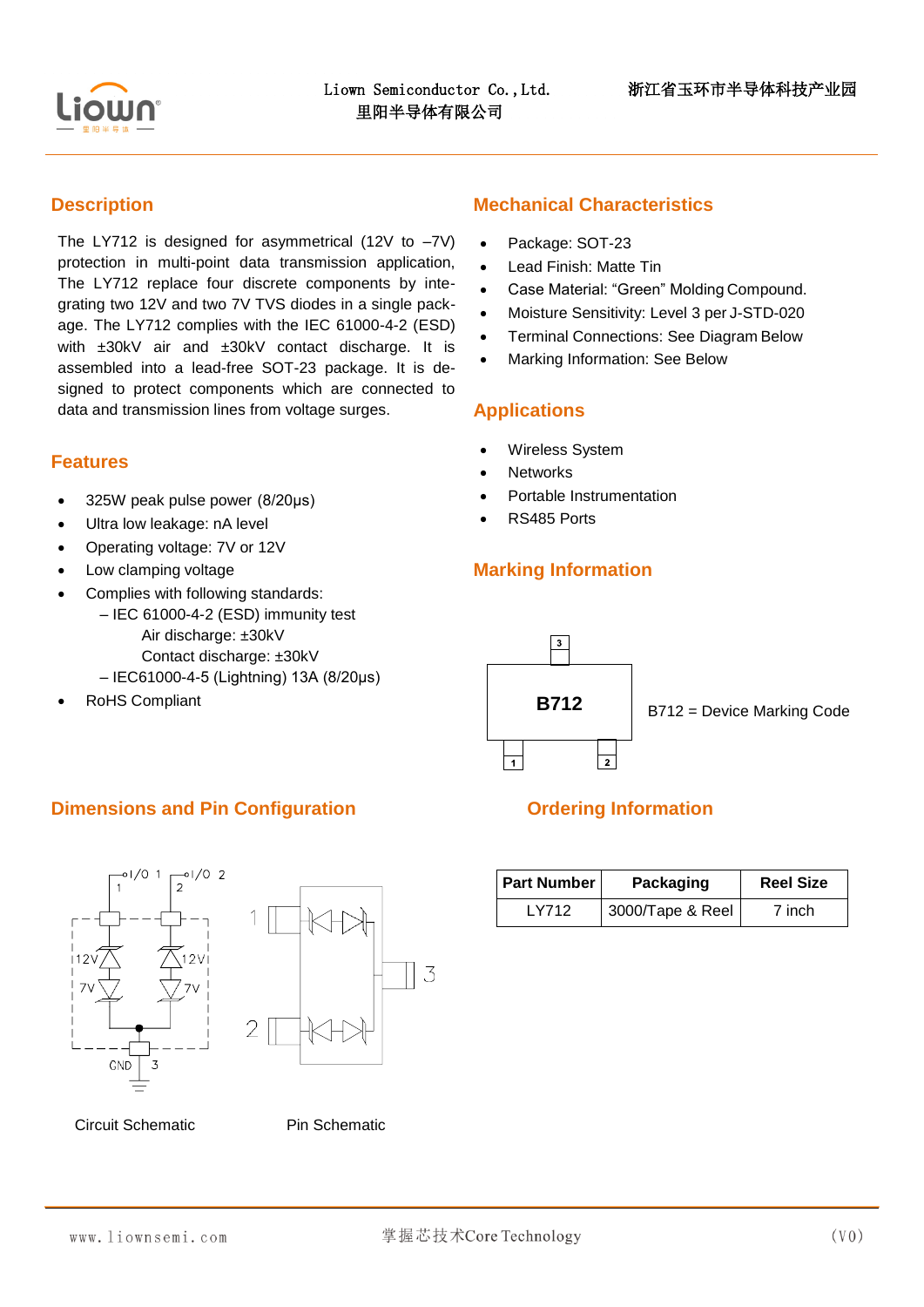

÷,

## **Absolute Maximum Ratings (TA=25°C unless otherwise specified)**

| <b>Parameter</b>                                               | <b>Symbol</b> | <b>Value</b>    | <b>Unit</b> |
|----------------------------------------------------------------|---------------|-----------------|-------------|
| Peak Pulse Power (8/20µs)                                      | Ppk           | 325             | W           |
| Peak Pulse Current (8/20µs)                                    | <b>Ipp</b>    | 13              | A           |
| ESD per IEC 61000-4-2 (Air)<br>ESD per IEC 61000-4-2 (Contact) | <b>VESD</b>   | ±30<br>±30      | kV          |
| <b>Operating Temperature Range</b>                             | TJ            | $-55$ to $+125$ | °C          |
| Storage Temperature Range                                      | Tstg          | $-55$ to $+150$ | °C          |

# **Electrical Characteristics (TA=25°C unless otherwise specified)**

|                                | Pin 1 to 3 and<br>$2$ to $3$ |            | Pin 3 to 1 and<br>3 to 2 |            |            |            |                |             |                                               |
|--------------------------------|------------------------------|------------|--------------------------|------------|------------|------------|----------------|-------------|-----------------------------------------------|
|                                | <b>(12V TVS)</b>             |            | <b>(7V TVS)</b>          |            |            |            |                |             |                                               |
| <b>Parameter</b>               | <b>Symbol</b>                | <b>Min</b> | <b>Typ</b>               | <b>Max</b> | <b>Min</b> | <b>Typ</b> | <b>Max</b>     | <b>Unit</b> | <b>Test Condition</b>                         |
| <b>Reverse Working Voltage</b> | <b>VRWM</b>                  |            |                          | 12         |            |            | $\overline{7}$ | $\vee$      |                                               |
| Breakdown Voltage              | <b>VBR</b>                   | 13.3       |                          |            | 7.5        |            |                | $\vee$      | $IT = 1mA$                                    |
| Reverse Leakage Current        | <b>I</b> R                   |            |                          | 0.5        |            |            | 0.5            | μA          | $VR = VRWM$                                   |
| <b>Clamping Voltage</b>        | Vc                           |            |                          | 20         |            |            | 14             | $\vee$      | $IPP = 5A (8 \times 20 \mu s \text{ pulse})$  |
| <b>Clamping Voltage</b>        | Vc                           |            |                          | 25         |            |            | 16             | $\vee$      | $IPP = 13A (8 \times 20 \mu s \text{ pulse})$ |
| Junction Capacitance           | CJ                           |            | 40                       |            |            | 40         |                | рF          | $VR = 0V$ , $f = 1MHz$                        |
| Junction Capacitance           | CJ                           |            | 20                       |            |            | 30         |                | pF          | $VR = VRWM, f = 1MHz$                         |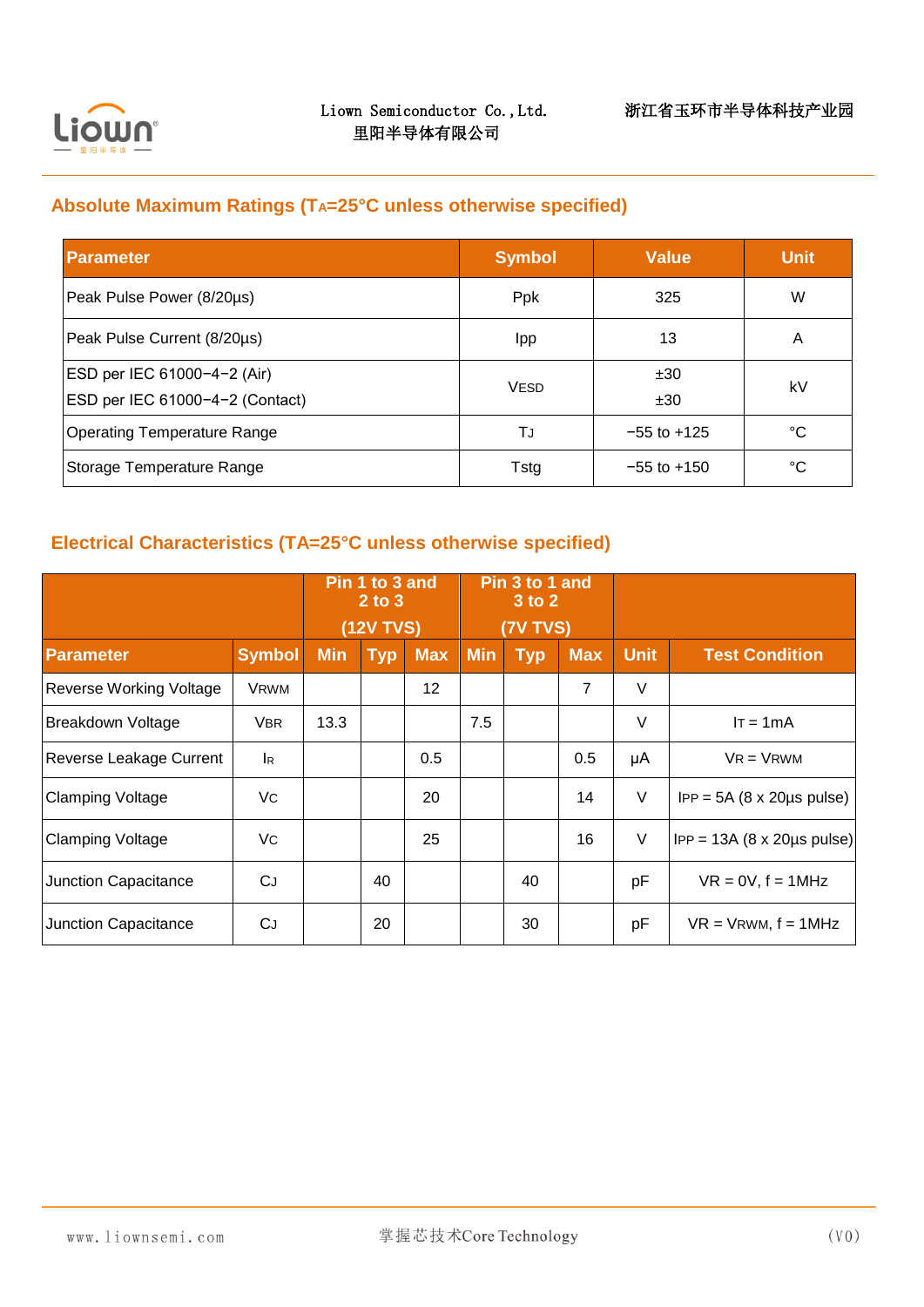

÷,

### **Typical Performance Characteristics (TA=25°C unless otherwise Specified)**



### **Junction Capacitance vs. Reverse Voltage Peak Pulse Power vs. Pulse Time**















**8 kV Contact per IEC61000−4−2**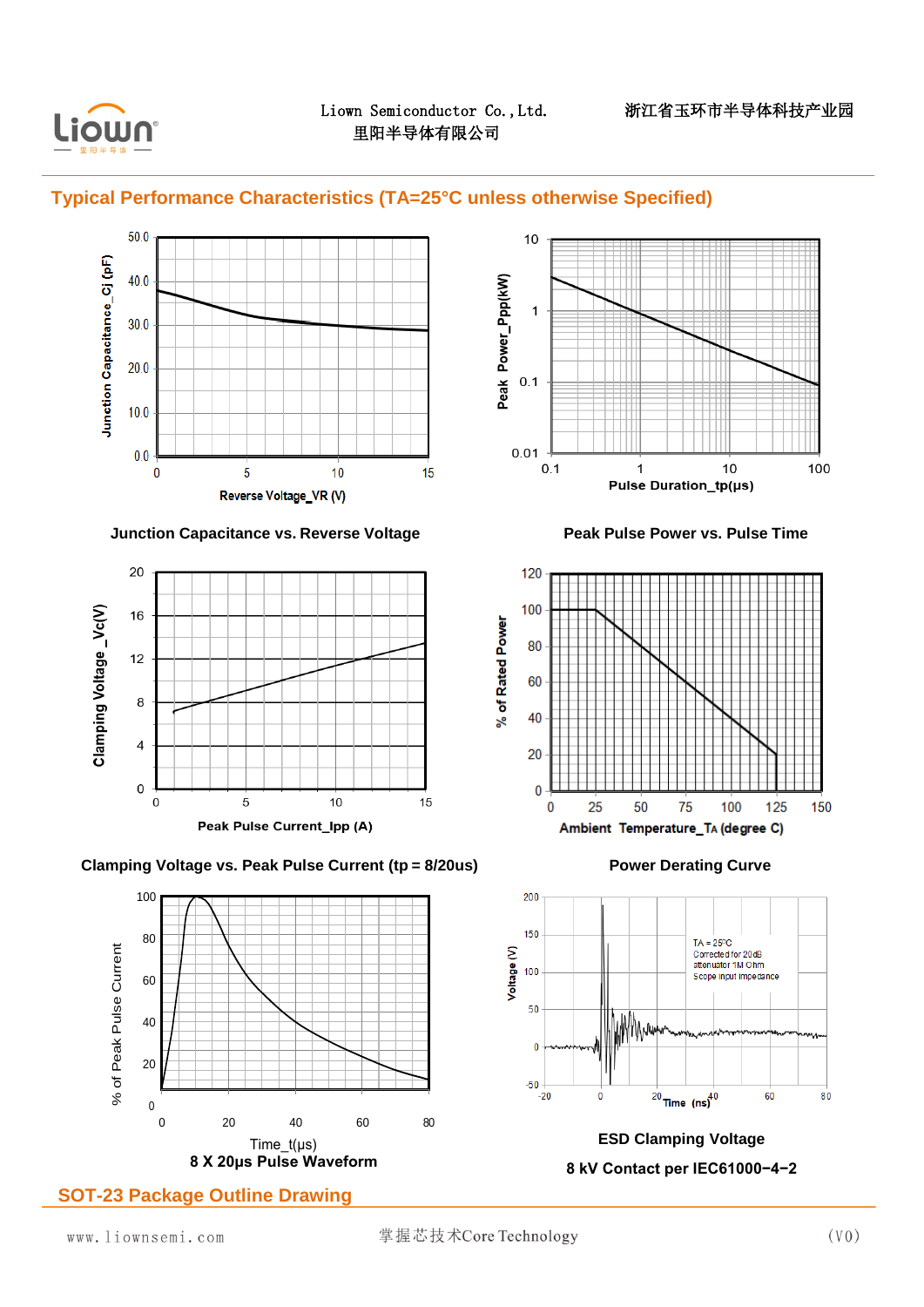

÷,



|                | <b>DIMENSIONS</b> |                    |             |               |            |             |  |  |
|----------------|-------------------|--------------------|-------------|---------------|------------|-------------|--|--|
|                |                   | <b>MILLIMETERS</b> |             | <b>INCHES</b> |            |             |  |  |
| <b>SYM</b>     | <b>MIN</b>        | <b>NOM</b>         | <b>MAX</b>  | <b>MIN</b>    | <b>NOM</b> | <b>MAX</b>  |  |  |
| A              | 0.90              |                    | 1.15        | 0.035         |            | 0.045       |  |  |
| A <sub>1</sub> | 0.00              |                    | 0.10        | 0.000         |            | 0.004       |  |  |
| A2             | 1.05<br>0.90      |                    |             | 0.035         |            | 0.041       |  |  |
| b              | 0.30<br>0.50      |                    | 0.012       |               | 0.020      |             |  |  |
| C              | 0.08<br>0.15      |                    | 0.003       |               | 0.006      |             |  |  |
| 2.80<br>D      |                   |                    | 3.00        | 0.110         |            | 0.118       |  |  |
| E              | 1.20              |                    | 1.40        | 0.047         |            | 0.055       |  |  |
| E1             | 2.25              |                    | 2.55        | 0.089         |            | 0.100       |  |  |
| e              | 0.95TYP           |                    |             | 0.037TYP      |            |             |  |  |
| e1             | 1.80              |                    | 2.00        | 0.071         |            | 0.079       |  |  |
| L              | 0.55REF           |                    |             | 0.022REF      |            |             |  |  |
| L1             | 0.30              |                    | 0.50        | 0.012         |            | 0.020       |  |  |
| Θ              | $0^{\circ}$       |                    | $8^{\circ}$ | $0^{\circ}$   |            | $8^{\circ}$ |  |  |

## **Suggested Land Pattern**